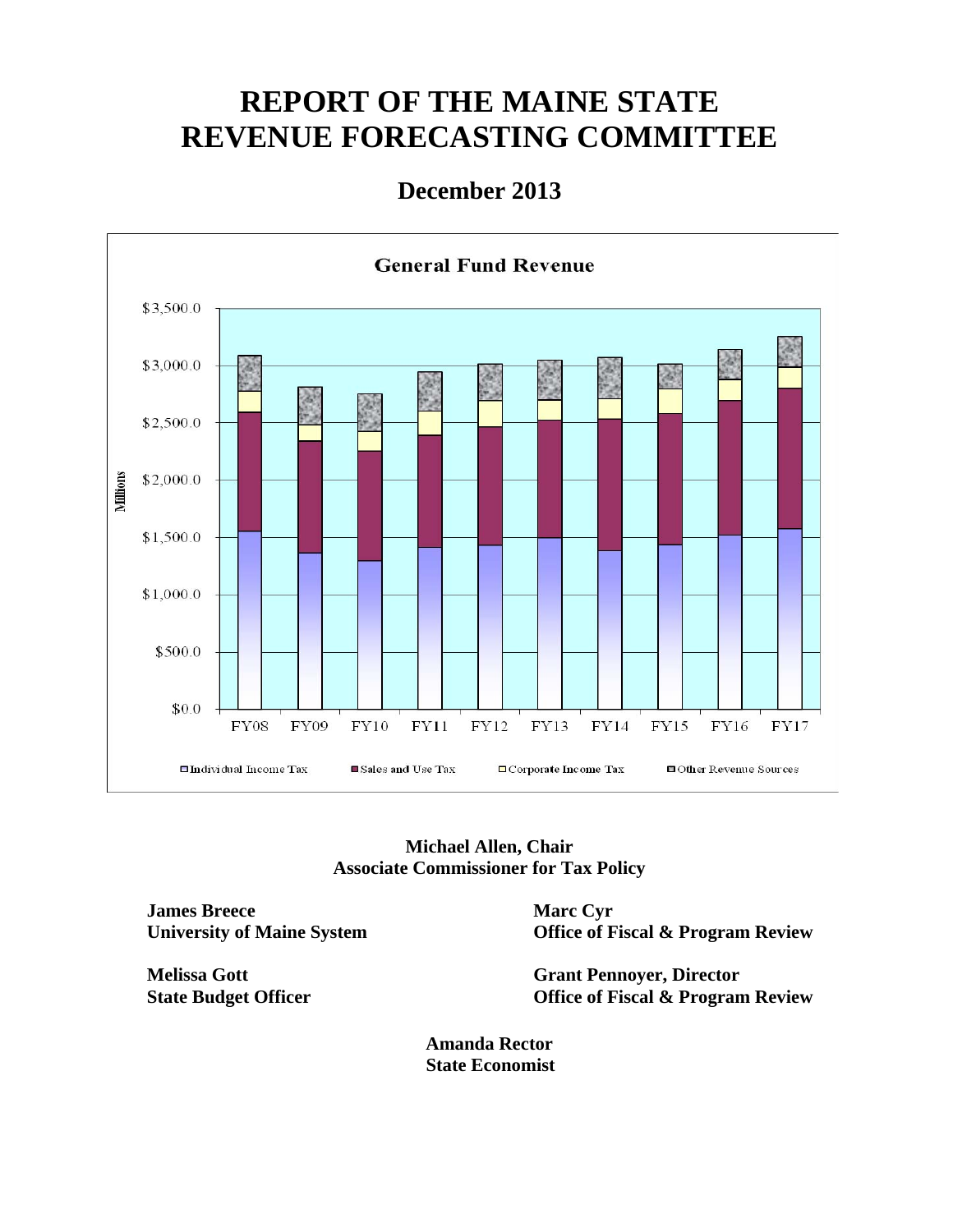### **Report of the Maine State Revenue Forecasting Committee December 2013 Forecast**

#### **TABLE OF CONTENTS**

| L. |                   |                                                      |  |  |  |  |  |  |
|----|-------------------|------------------------------------------------------|--|--|--|--|--|--|
| П. |                   |                                                      |  |  |  |  |  |  |
|    |                   |                                                      |  |  |  |  |  |  |
|    |                   |                                                      |  |  |  |  |  |  |
|    |                   |                                                      |  |  |  |  |  |  |
|    |                   |                                                      |  |  |  |  |  |  |
|    |                   | Medicaid/MaineCare Dedicated Revenue Taxes Summary 5 |  |  |  |  |  |  |
|    |                   |                                                      |  |  |  |  |  |  |
|    | <b>APPENDICES</b> |                                                      |  |  |  |  |  |  |
|    | A.                | <b>General Fund Summary Table</b>                    |  |  |  |  |  |  |
|    | В.                | <b>Highway Fund Summary Table</b>                    |  |  |  |  |  |  |

- **C. Fund for a Healthy Maine Summary Table**
- **D. Medicaid/MaineCare Dedicated Revenue Taxes Summary Table**
- **E. Economic Background Information**
- **F. Maine Revenue Services Recommendations and other Background Materials**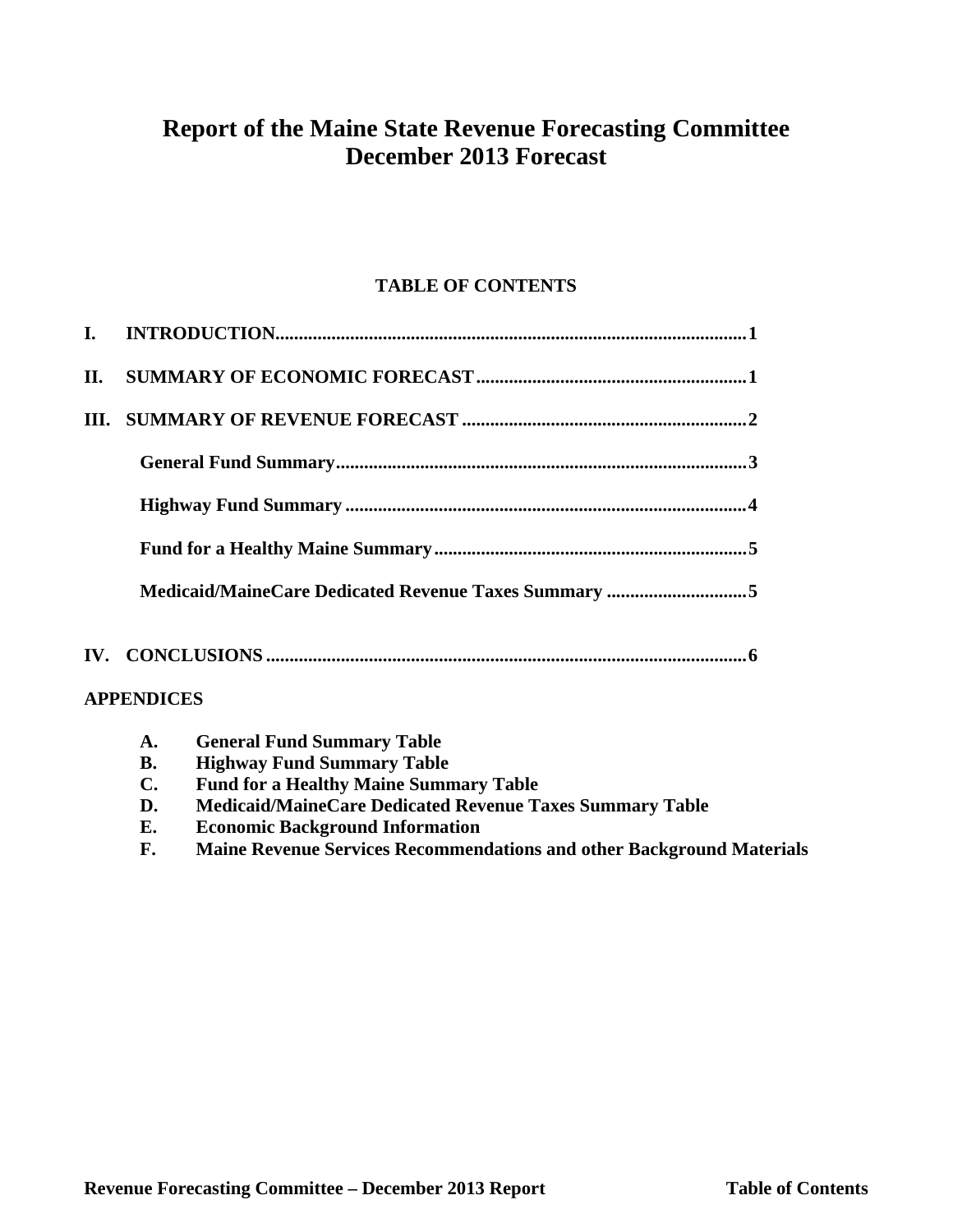#### **Introduction**

The Revenue Forecasting Committee (RFC) met on November 21, 2013 to review and update the current revenue forecast to comply with this year's statutory reporting date of December  $1<sup>st</sup>$ . The RFC revised its revenue projections through the fiscal year ending June 30, 2017 based on the new economic forecast by the Consensus Economic Forecasting Commission for its November  $1<sup>st</sup>$  reporting date, updated tax data and a review of recent experience. The RFC updated its forecasts for the General Fund, Highway Fund, Fund for a Healthy Maine and Medicaid/MaineCare Dedicated Revenue Taxes.

#### **Summary of Economic Forecast**

This update of the revenue forecast included a review of the economic forecast statutorily due by November  $1<sup>st</sup>$ , seven months after the last revision. The economic forecast was developed by the Consensus Economic Forecasting Commission (CEFC) at its meeting on October 25.

The Maine and U.S. economies continued on a slow and bumpy road to recovery since the CEFC last met in March 2013, with Maine's economy continuing to grow more slowly than the nation as a whole. Maine's Gross Domestic Product for 2012 was slightly higher than 2011, with all of the growth coming from private industry, but total GDP growth for the state was below the national rate of growth. Personal income in Maine grew 2.3% year-over-year in the first half of 2013, while wage and salary income, which makes up about half of total personal income, grew 2.1% over the same period. The debt-toincome level for Maine businesses and households continued its recent slow rise to 22.4%. The Consumer Price Index was 1.5% higher in August 2013 than it was in August 2012, driven largely by increases in fuels and utilities.

Nationwide, consumer sentiment declined 5.6% month-over-month in September due to the thenlooming government shutdown, while small business optimism remained relatively stable over the month and was up over the previous year's level.

The price of crude oil increased 6.3% in the third quarter of 2013 to around \$110 per barrel. Heating oil and gasoline prices remained relatively steady. The number of new automobile titles issued by the Maine Bureau of Motor Vehicles increased in FY 2012 compared to FY 2011, although the number of used auto titles decreased.

Existing single-family home sales in Maine were up 20% in August 2013 compared to August 2012 and housing permits for the September 2012-August 2013 year were 13% higher than the previous September-August period. The median home price in the Portland Metropolitan Statistical Area (York, Cumberland, and Sagadahoc Counties) increased 3.3% year-over-year in the second quarter of 2013. Mortgage delinquency rates remain well above pre-recession levels but below peak crisis levels. The foreclosure rate in Maine increased in the second quarter of 2013 and remains well above pre-recession levels.

The major revisions to the forecast were to wage and salary employment, wage and salary income, supplements to wages and salaries, and total personal income. These changes were made based on a consensus that Moody's Analytics and Global Insight forecasts are based on overly optimistic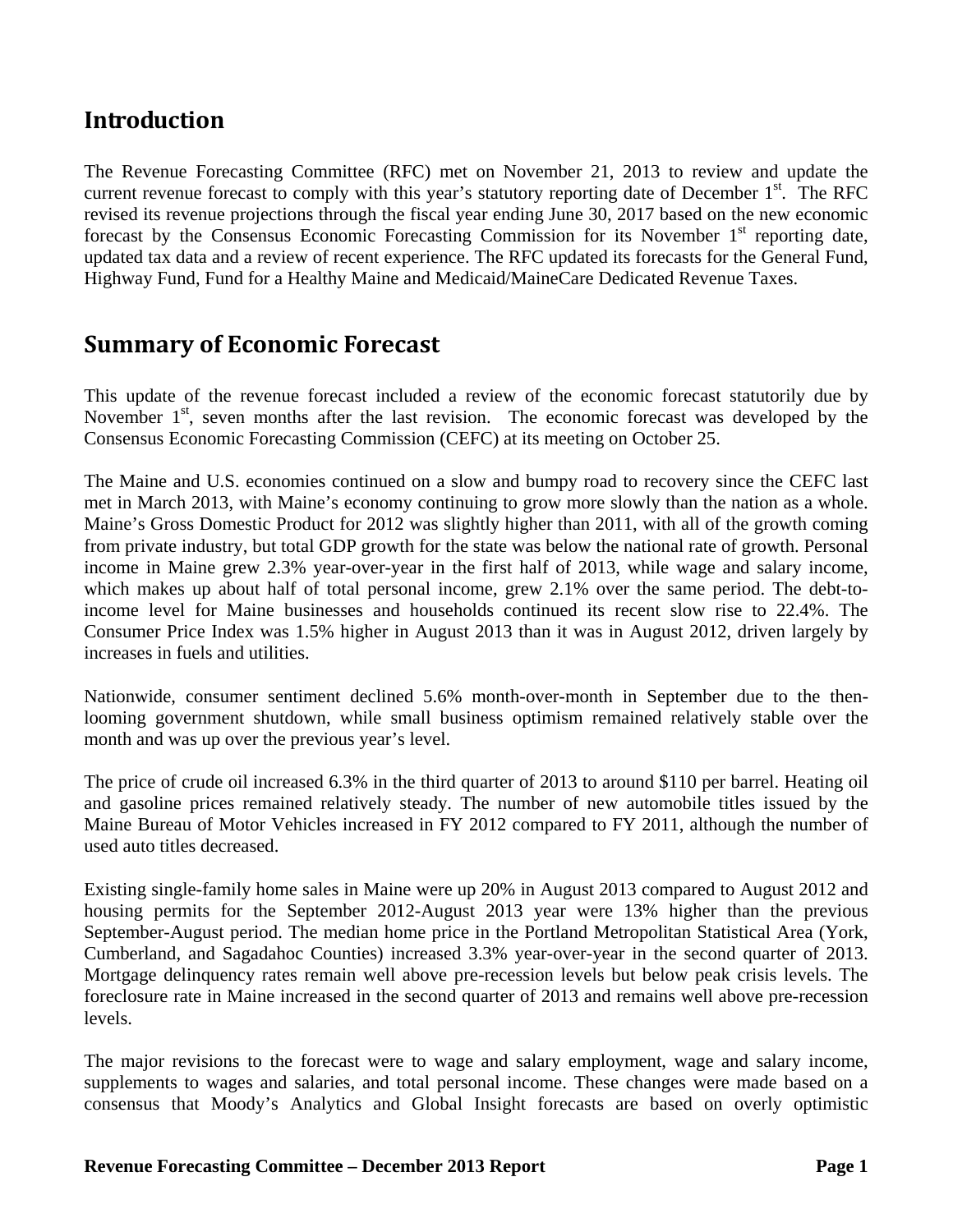population projections for the state of Maine, causing employment forecasts, among other things, to grow at an unattainable rate. For this reason, employment and the components of income most closely correlated with employment levels were revised downwards.

The 2013 wage and salary employment forecast was revised downwards 0.2 percentage points, from 0.7% to 0.5%, while the 2014-2017 employment forecast was revised downwards 0.3 percentage points each year (to 0.7% for 2014-2016 and 0.5% for 2017). Wage and salary income growth was revised downwards for 2014-2017 based on the lower employment growth. Total personal income was also revised downwards for 2013-2015, reflecting the lower wage and salary income growth. Personal income for 2016 was revised upwards by 0.1 percentage point and 2017 was left unchanged. Inflation, as measured by the Consumer Price Index (CPI), was revised downwards by 0.1 percentage point for 2013 and 2014 and upwards by 0.1 percentage point for 2015, 2016 and 2017.

The federal government experienced a 16-day shutdown earlier in October, ending shortly before the debt ceiling deadline was reached as Congress and the President came to agreement on a short-term solution. While there are certainly negative economic effects from the shutdown, not least of which is an erosion of consumer confidence, the relatively short length of the shutdown averted any severe economic consequences. However, the next budget and debt ceiling debate will occur soon, with the next deadlines in January and February 2014. If a similar scenario were to play out, economic conditions may deteriorate further, posing a risk to the forecast in the near term. The CEFC will review and revise the forecast by February 1, 2014, and will consider the impacts of actual policy decisions at the federal level at that time. It is important to note that the national forecasts that were considered by the CEFC (IHS Global Insight and Moody's Analytics) were produced before the federal government shutdown had run its course and are based on more optimistic scenarios than actually occurred.

A copy of the November 2013 report of the CEFC and other economic information providing the basis for this revenue forecast is included in Appendix E.

#### **Summary of Revenue Forecast**

The economic variables in the CEFC forecast play an important role in the revenue forecast. Maine Revenue Services' tax models use the CEFC economic variables to help project revenue from the major taxes. As with the May 2013 revenue forecast, the underlying economic forecast lowered the growth assumptions for income and employment, which would in the absence of other factors lower the forecasts of the major taxes produced by the tax models. The strength of recent revenue performance, updated federal tax data and other technical adjustments were once again enough to offset the slower economic growth assumptions to produce net positive revisions to revenue for the major taxes.

Recent performance and data related to non-tax revenue lines were reviewed with a number of different state agencies and staff in the Office of Fiscal and Program Review and the Bureau of the Budget to come up with consensus recommendations. The RFC reviewed Maine Revenue Services' and other staff recommendations at its meeting on November  $21<sup>st</sup>$  and accepted those recommendations. The following tables and narratives highlight the final changes to each of the major funds and revenue sources projected by the RFC as part of this revenue forecast. More detail on each of the funds and revenue sources is provided in the various appendices.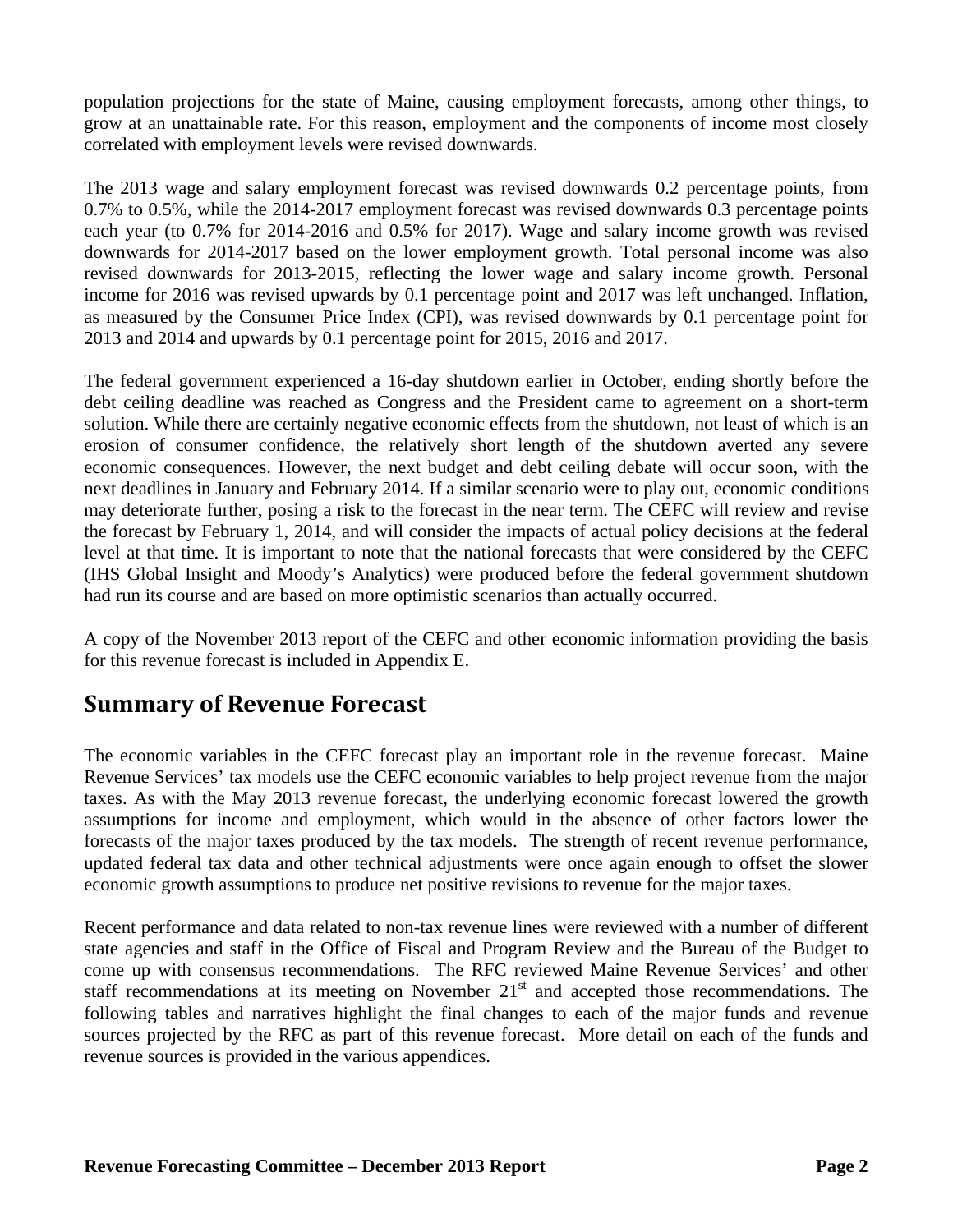|                         | <b>FY12 Actual</b> | <b>FY13 Actual</b> | <b>FY14</b>     | <b>FY15</b>     | <b>FY16</b>     | <b>FY17</b>     |  |  |
|-------------------------|--------------------|--------------------|-----------------|-----------------|-----------------|-----------------|--|--|
| <b>Current Forecast</b> | \$3,015,538,222    | \$3,094,383,842    | \$3,061,688,898 | \$3,267,890,598 | \$3,137,396,936 | \$3,249,712,446 |  |  |
| Annual % Growth         |                    | 2.6%               | $-1.1\%$        | $6.7\%$         | $-4.0\%$        | 3.6%            |  |  |
| Net Increase (Decrease) |                    |                    | \$12,688,716    | \$7,922,560     | \$3,976,064     | \$4,821,630     |  |  |
| <b>Revised Forecast</b> | \$3,015,538,222    | \$3,094,383,842    | \$3,074,377,614 | \$3,275,813,158 | \$3,141,373,000 | \$3,254,534,076 |  |  |
| Annual % Growth         |                    | 2.6%               | $-0.6\%$        | 6.6%            | $-4.1\%$        | 3.6%            |  |  |

**General Fund Summary** 

General Fund revenue estimates were revised upward by \$12.7 million in FY14 and \$7.9 million in FY15 (\$20.6 million over the 2014-2015 biennium). Upward revisions to the Sales and Use Tax and the Individual Income Tax offset a downward adjustment to the Corporate Income Tax to account for more than 90% of the net changes to the General Fund revenue forecast.

Individual Income Tax revenues were increased in this forecast by \$11.1 million in FY14 and \$12.1 million in FY 15. Updated tax data from the 2012 tax year and various technical adjustments resulted in a higher base that resulted in the upward revisions and offset the lower income assumptions in the economic forecast through FY16. In FY17, the slower growth assumptions lower the forecast for this category downward by \$1.5 million.

The review of updated tax data helped the RFC better refine its estimates of behavior by Maine households making end-of-year financial decisions to avoid potential tax increases at the federal level as a result of the expiration of the Bush tax cuts and other tax stimulus programs enacted in 2009, 2010, and 2011 and tax increases included in the Affordable Care Act that began in 2013. In particular, capital gains grew by roughly 50% in the 2012 tax year, which is less than the 60% growth assumed in the May forecast. The growth of non-resident income tax liability and other business-related income were among several adjustments that contributed to the upward revisions. Wage growth in 2012 was also revised upward from 1.4% to 2%.

A crucial question going forward is what will happen to the income sources that experienced unusually large gains in 2012 (capital gains, dividends, business income, and nonresident income sourced to Maine). The forecast assumes that the excess growth in these items in 2012 reflects a timing response to federal policy changes and that these income sources will return to normal levels in 2013. If, instead, more of the 2012 growth reflects persistent factors that should be incorporated into the forecast base, then the forecast will be excessively conservative. The strong growth in the  $3<sup>rd</sup>$  quarter of 2013 estimated income tax payment raises the possibility that tax year 2013 revenue will be above forecast. But because estimated payment growth in the first two quarters of 2013 was nowhere near as strong, the RFC did not want to put excessive weight on one estimated payment. The final estimated payment for 2013, which is due in January 2014, will provide important guidance for the next revenue forecast.

After significantly reducing the forecast for Sales and Use Tax receipts as part of the May 2013 forecast, the RFC reversed some of that downward revision with upward revisions of \$10.2 million in FY14 and \$8.5 million in FY15 for this revenue category. Improved fuel price forecasts and higher projections for automobile sales contributed to this increase. Updated information regarding the effect of the recent repeal of the sales tax exemption for publications also contributed roughly \$2 million annually to this upward revision. Taxable sales growth for the last quarter has been substantially above projections led by growth in the automobile and building supply sectors. This forecast does not assume that growth will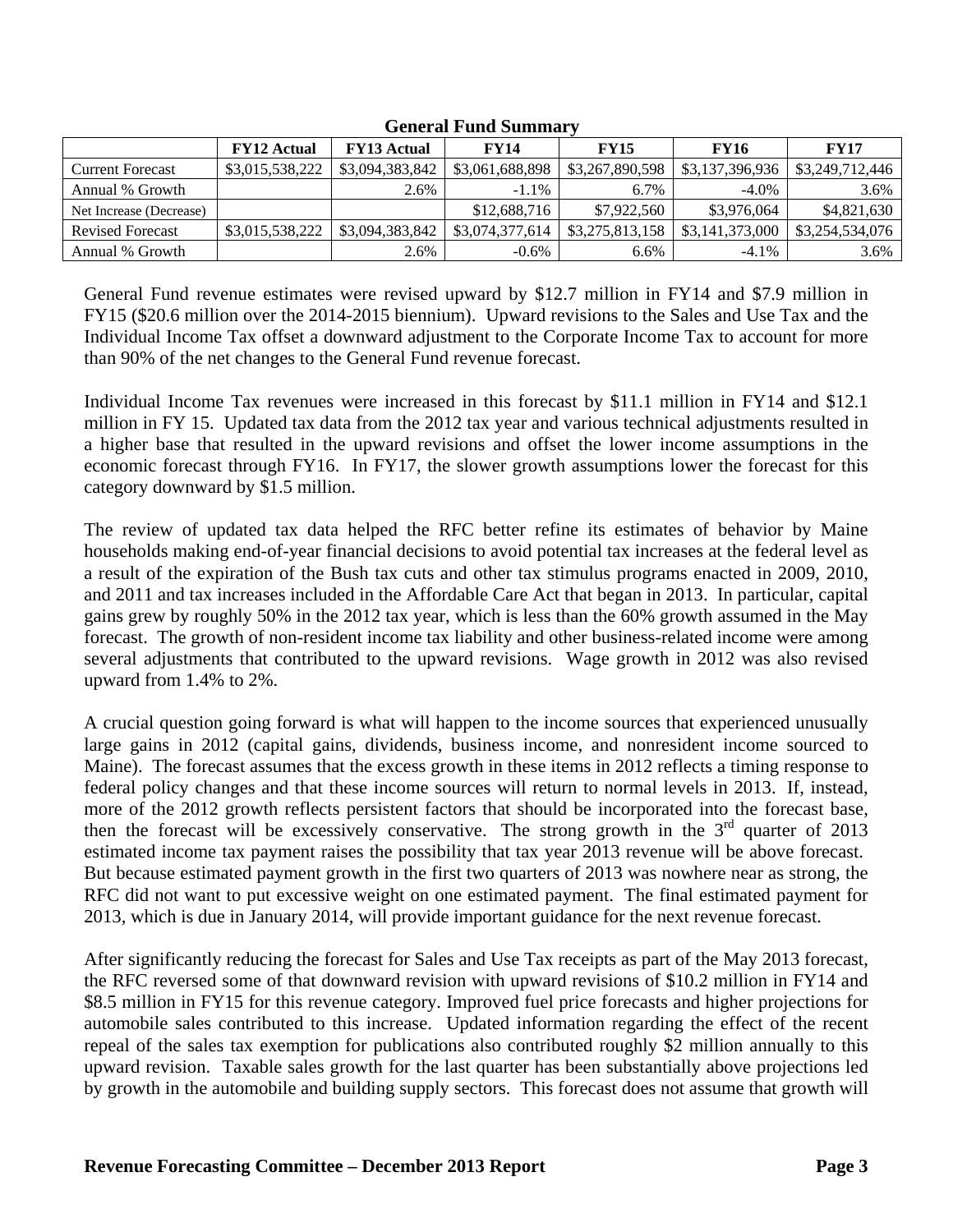continue. It assumes taxable sales growth will be lower in future months and that the holiday shopping season will be lackluster.

For the purposes of Maine Revenue Services' tax models, the Service Provider Tax is included with the sales and use tax forecast and must be manually separated out. The Service Provider Tax was reduced by \$1.3 million and \$2.4 million in FY14 and FY15, respectively, to reflect recent trends.

The RFC reduced the forecast of Corporate Income Tax receipts by \$10.4 million in FY14 and \$8.4 million in FY15 (\$18.8 million for the 2014-2015 biennium). While corporate receipts have been tracking only modestly below budget through October, Maine Revenue Services is currently reviewing a sizeable batch of pending refunds that will be paid out in future months. This indicates that the 2012 tax liability was lower than previously projected. This and other adjustments more than offset an improved national corporate profit picture in the economic forecast.

As a result of the changes to the sales and income taxes described above, Transfers for Municipal Revenue Sharing were revised to reflect a transfer equal to 5% of these taxes. These transfers are lagged one month and as a result of the significant change in the monthly distribution for FY14, largely due to the sales tax rate change, the normal inverse relationship between revisions to the taxes and revenue sharing transfers is distorted on a one-time basis for that fiscal year. General Fund revenue related to these transfers was decreased by \$0.8 million for the 2014-2015 biennium.

Some other sizeable downward adjustments include fine revenue (revised downward by \$2.0 million for the biennium), telecommunications excise tax (\$2.8 million for the biennium) and milk-related transfers and taxes (\$1.8 million net).

These downward adjustments were more than offset by upward revisions to securities fee revenue (\$1.5) million upward for the biennium), beer and wine excise taxes (\$0.9 million) and corporation filing fee revenue (\$0.9 million). The revenue transferred to the General Fund through the State Cost Allocation Program (STA-CAP) was increased by \$3.3 million in FY14 only.

More detail on the other revenue categories can be found in Appendix A and other background materials in Appendix F.

| <b>Highway Fund Summary</b> |                    |                    |               |               |               |               |  |  |
|-----------------------------|--------------------|--------------------|---------------|---------------|---------------|---------------|--|--|
|                             | <b>FY12 Actual</b> | <b>FY13 Actual</b> | <b>FY14</b>   | <b>FY15</b>   | <b>FY16</b>   | <b>FY17</b>   |  |  |
| <b>Current Forecast</b>     | \$317,202,409      | \$318,825,700      | \$307,858,009 | \$305,853,636 | \$305,486,069 | \$305,106,497 |  |  |
| Annual % Growth             |                    | $0.5\%$            | $-3.4\%$      | $-0.7\%$      | $-0.1\%$      | $-0.1\%$      |  |  |
| Net Increase (Decrease)     |                    |                    | \$717,854     | \$936.130     | \$936.130     | \$936,130     |  |  |
| <b>Revised Forecast</b>     | \$317,202,409      | \$318,825,700      | \$308,575,863 | \$306,789,766 | \$306,422,199 | \$306,042,627 |  |  |
| Annual % Growth             |                    | $0.5\%$            | $-3.2\%$      | $-0.6\%$      | $-0.1\%$      | $-0.1\%$      |  |  |

#### **Highway Fund Summary**

Highway Fund revenue estimates (also refer to Appendix B) were revised upward by \$0.7 million in FY14 and \$0.9 million in FY15 (\$1.6 million for the 2014-2015 biennium). These revisions result primarily from upward revisions for motor vehicle registrations and title fees. The RFC made no adjustments to the forecast for fuel taxes. The tax models forecasts for fuel taxes have been ineffective in adequately forecasting these tax receipts in the last couple of forecasts. These taxes are running modestly ahead of projections through recent years.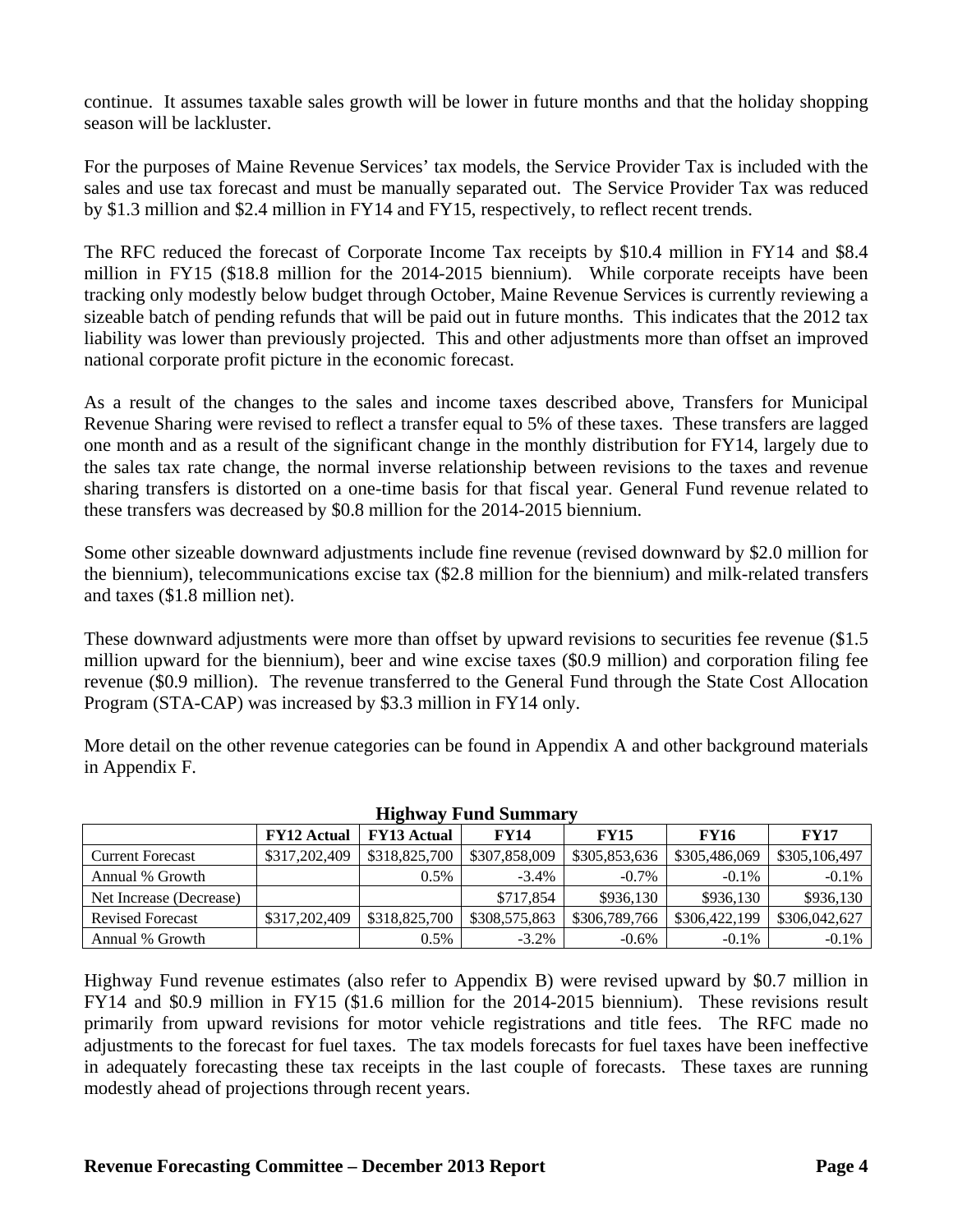The broader category of Motor Vehicle Registrations and Fees was increased by \$1.0 million annually in each year of the forecast based on recent performance. Revenue from motor vehicle registrations was 5.3% over budget through the first quarter of FY14. These fees were adjusted upward by \$0.9 million in each year of the forecast period. Title fee revenue was 15% over budget through the first quarter of FY14. This combined with Global Insight's projected increase of automobile sales resulted in the RFC revising title fee revenue upward by \$0.4 million in each year of the forecast period. A portion of the revenue from these fees is transferred to the Transcap Trust Fund. These upward revisions from these fees is reduced or offset by \$0.3 million annually to account for these transfers..

In FY14 only, reimbursement to the Highway Fund for State Cost Allocation program expenditures was adjusted downward by \$0.2 million.

|                         | <b>FY12 Actual</b> | <b>FY13 Actual</b> | <b>FY14</b>  | <b>FY15</b>  | <b>FY16</b>  | <b>FY17</b>  |
|-------------------------|--------------------|--------------------|--------------|--------------|--------------|--------------|
| <b>Current Forecast</b> | \$55,516,906       | \$50,992,315       | \$53,425,194 | \$53,052,835 | \$52,591,025 | \$52,131,253 |
| Annual % Growth         |                    | $-8.1\%$           | 4.8%         | $-0.7\%$     | $-0.9\%$     | $-0.9\%$     |
| Net Increase (Decrease) |                    |                    | \$1,280,588  | \$1,288,147  | \$1,270,426  | \$1,252,855  |
| <b>Revised Forecast</b> | \$55,516,906       | \$50,992,315       | \$54,705,782 | \$54,340,982 | \$53,861,451 | \$53,384,108 |
| Annual % Growth         |                    | $-8.1%$            | 7.3%         | $-0.7\%$     | $-0.9\%$     | $-0.9\%$     |

The Fund for a Healthy Maine (FHM) revenue forecast was adjusted upward by \$2.6 million for the 2014-2015 biennium. The increase was primarily the result of trending tobacco settlement payments off of higher FY13 payments that were \$1.5 million above budgeted amounts. There remains a good deal of uncertainty surrounding certain legal proceedings under the Master Settlement Agreement. While Maine prevailed in the legal challenge related to the NPM (non-participating manufacturer) adjustment for 2003 calendar year sales, the release of Maine's share of the disputed payments for that sales year, roughly \$5.6 million, is being challenged and held up by certain states that were not successful in these proceedings. The RFC may have better information on these legal proceeding for the March 2014 forecast. There is a potential for Maine's share of these disputed payments to be included in the April 2014 payment, but the RFC was not comfortable assuming that for this forecast.

The FHM, which receives a percentage of the revenue from slot machines at Hollywood Casino in Bangor, is once again being revised downward by \$0.4 million for the 2014-2015 biennium to reflect recent performance. The newer Oxford Casino has been performing better than anticipated, but at the expense of Hollywood Casino in Bangor. FHM budgeted revenue was also modestly increased by interest earning assumptions for FY14 (see details in Appendix C and F).

| iviedicalu/ivialileCare Deulcated Revenue Taxes Summary |                    |                    |               |               |               |               |  |
|---------------------------------------------------------|--------------------|--------------------|---------------|---------------|---------------|---------------|--|
|                                                         | <b>FY12 Actual</b> | <b>FY13 Actual</b> | <b>FY14</b>   | <b>FY15</b>   | <b>FY16</b>   | <b>FY17</b>   |  |
| <b>Current Forecast</b>                                 | \$151,925,600      | \$153,241,054      | \$171,805,470 | \$171,805,470 | \$171,805,470 | \$171,805,470 |  |
| Annual % Growth                                         |                    | $0.9\%$            | 12.1%         | $0.0\%$       | $0.0\%$       | $0.0\%$       |  |
| Net Increase (Decrease)                                 |                    |                    | \$216,047     | \$216,047     | \$216,047     | \$216,047     |  |
| <b>Revised Forecast</b>                                 | \$151,925,600      | \$153,241,054      | \$172,021,517 | \$172,021,517 | \$172,021,517 | \$172,021,517 |  |
| Annual % Growth                                         |                    | $0.9\%$            | 12.3%         | $0.0\%$       | $0.0\%$       | $0.0\%$       |  |

**Medicaid/MaineCare Dedicated Revenue Taxes Summary** 

The forecast of Medicaid/MaineCare Dedicated Revenue Taxes revenue was adjusted upward based on recent experience. The current years' experience projects out to a \$0.2 million upward revision for each year of the forecast (see Appendix D and F for more detailed information). The significant increase in